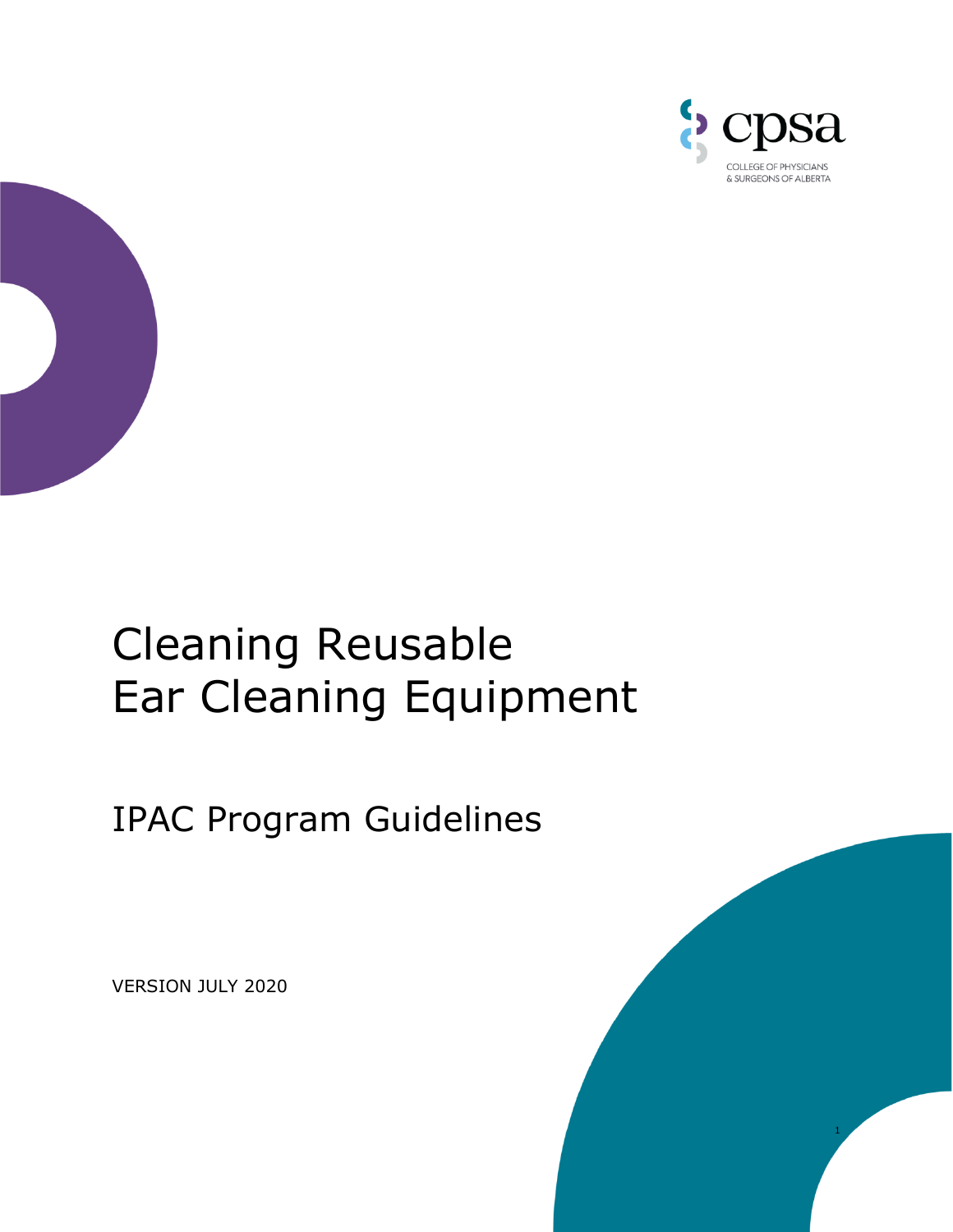

## **Purpose**

This guideline addresses the reprocessing requirements for instruments and devices used in the cleaning of ears.

For more information on infection prevention and control, contact CPSA's IPAC program:

**Email:** [ipac@cpsa.ab.ca](mailto:ipac@cpsa.ab.ca) **Phone:** 780-969-5004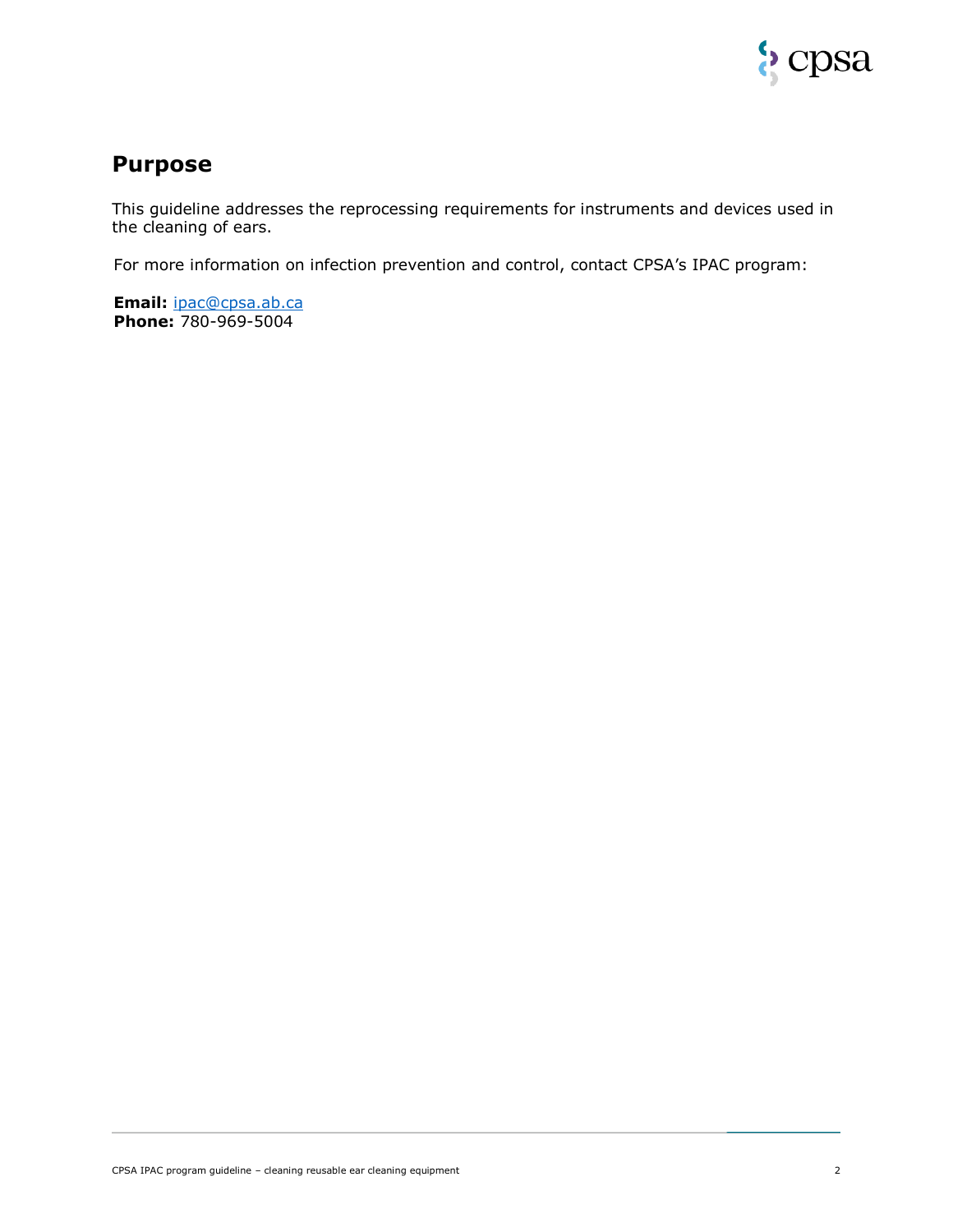

## **General**

- 1. Ear cleaning equipment should be designed and intended for use on humans.
- 2. Consider reprocessing requirements prior to purchasing ear cleaning equipment.
- 3. Single-use, disposable systems and components should be discarded after each use.
- 4. Heat tolerant reusable ear cleaning equipment with validated reprocessing instructions (e.g. metal ear syringe) should be cleaned and steam sterilized in accordance with manufacturer's instructions between each use.

For devices that do not have adequate, validated instructions for reprocessing, the following procedures should be followed. Devices in this category include, but are not limited to:

- Elephant Earwash System
- Rhino Earwash System
- Otoclear Spray Wash Kit



## **Reprocessing instructions**

- 1. Following an ear cleaning procedure, **dispose of single-use tip** and empty contents of the container.
- 2. Clean reusable components (e.g. spray pump, tubing, container) with an instrumentgrade detergent diluted to the manufacturer's recommended concentration. Manual cleaning should be performed below the surface of the water to minimize splashing